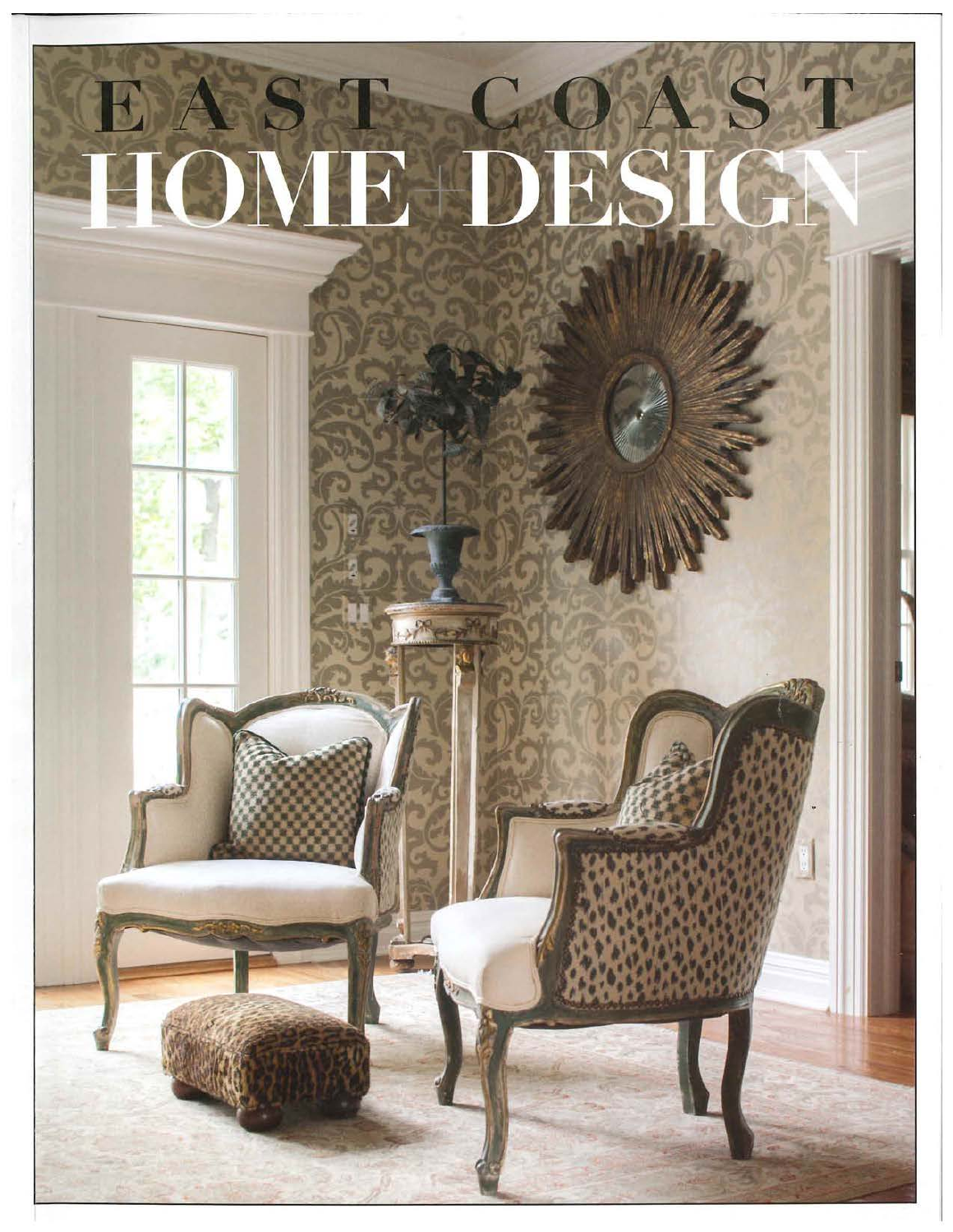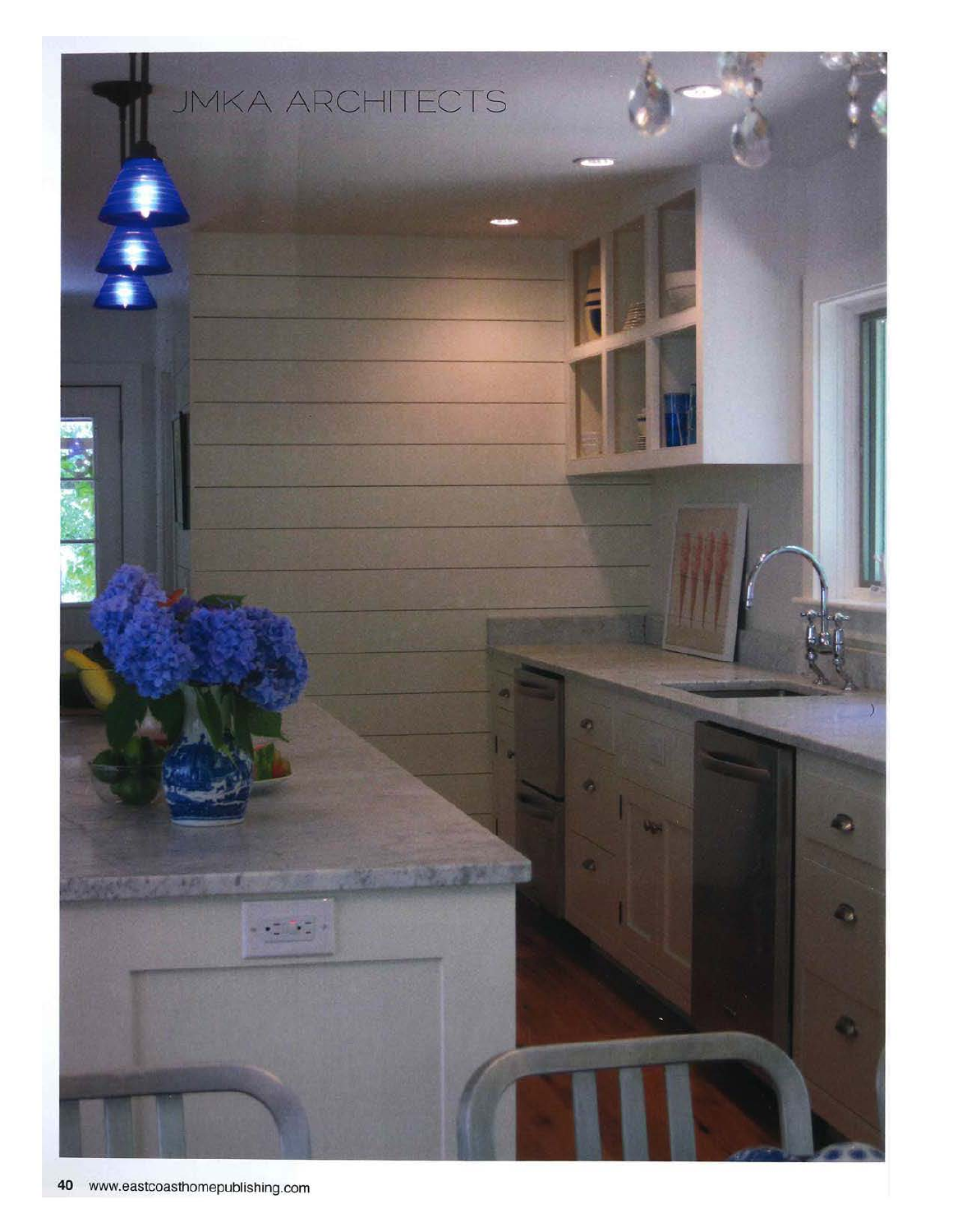

A clean and simple design that resembles more of a living area than a kicchen was rhe inspiration behind rhis Cape Cod kitchen. JMKA archirects worked closely with their clients to provide a kitchen fit for entertaining in a vacation home on the Cape.

Requesting a kitchen that the clients and their guests could cook in cogecher, the kitchen was designed co accommodate large groups of people. JMKA delivered, but with a relatively compact space to work with. Given that the house is only 2,200 square feet, the firm's architects were inspired by the efficiency of tight and

compact kicchens and living spaces *on* boats.

Keeping the design dean and simple and working within ser parameters, the firm ensured the kitchen opens up co the dining area and che living area as well as being by the front entry of the house.

In chis active, working kitchen, the island is che main workspace for preparing and serving meals. The island serves as a separation between the cook and the guests who can either sit at the counter or be in the living area but still have the cook be part of the conversation. It includes a below-counter refrigerator, a micro-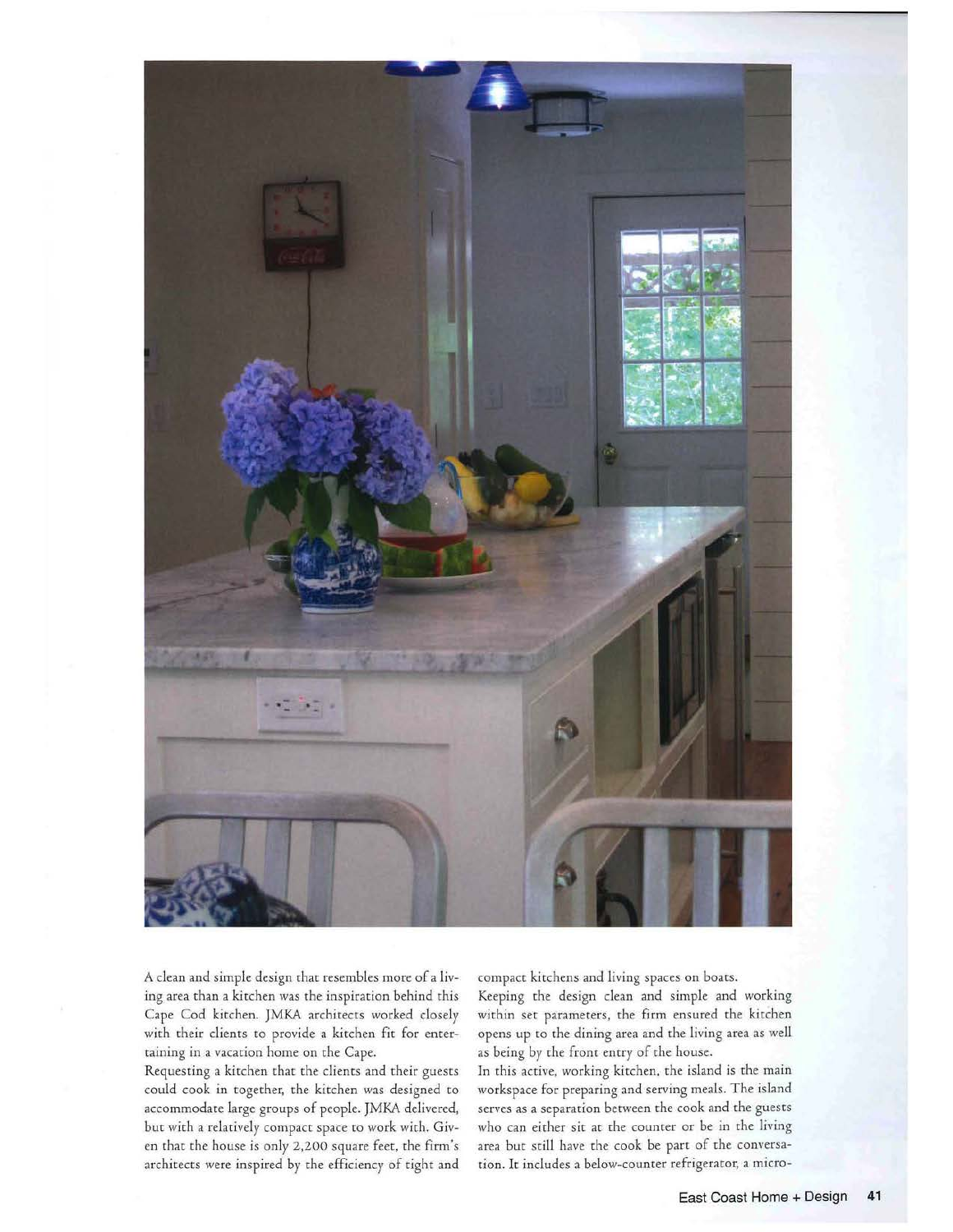